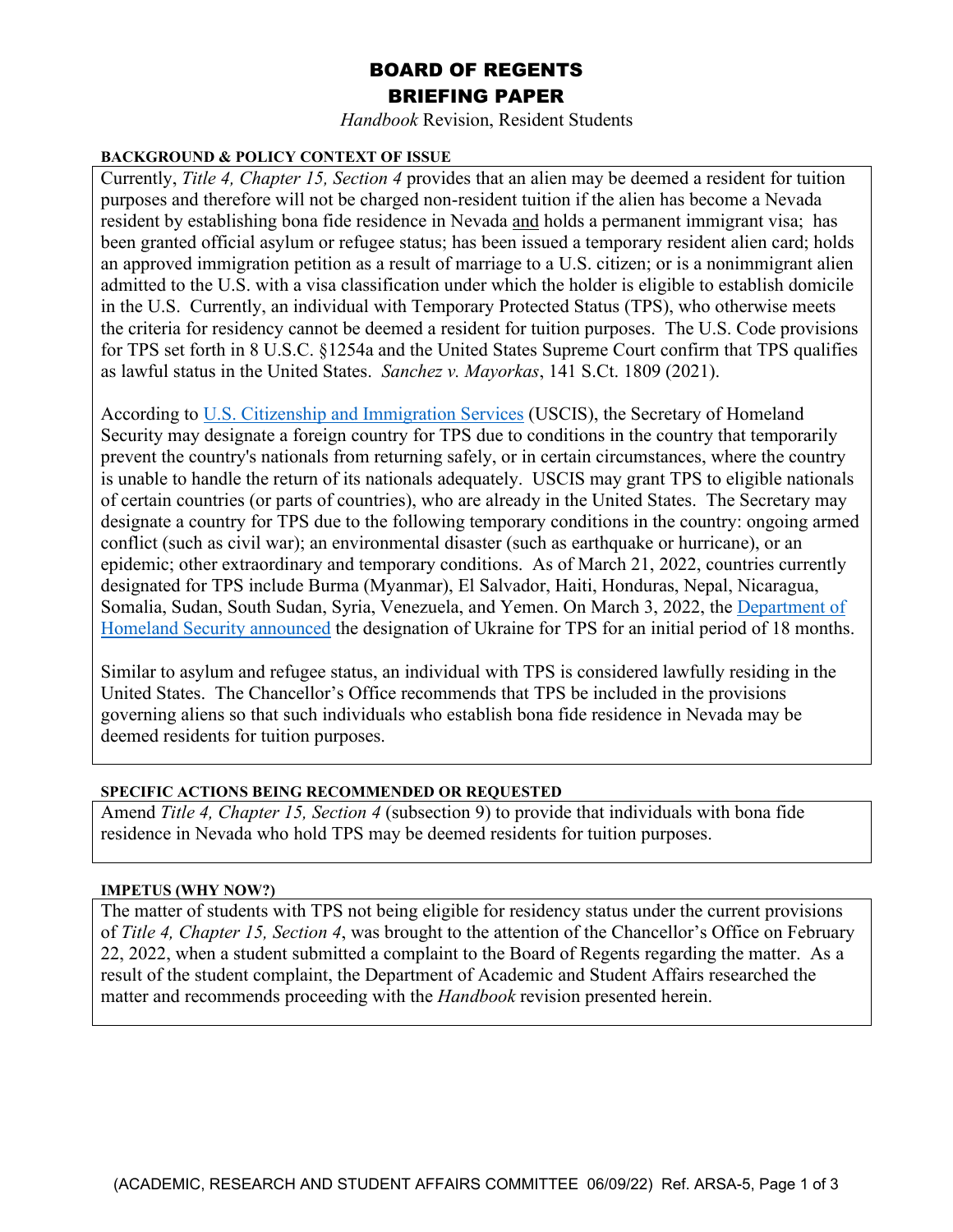#### **CHECK THE NSHE STRATEGIC PLAN GOAL THAT IS SUPPORTED BY THIS REQUEST:**

- **X Access (Increase participation in post-secondary education)**
- **Success (Increase student success)**
- **Close the Achievement Gap (Close the achievement gap among underserved student populations)**
- **Workforce (Collaboratively address the challenges of the workforce and industry education needs of Nevada)**
- **Research** (Co-develop solutions to the critical issues facing 21<sup>st</sup> century Nevada and raise the overall **research profile)**
- **Not Applicable to NSHE Strategic Plan Goals**

#### **INDICATE HOW THE PROPOSAL SUPPORTS THE SPECIFIC STRATEGIC PLAN GOAL**

The recommended revision supports student access by ensuring that students with TPS may be deemed residents for tuition purposes if they establish bona fide residence in Nevada in alignment with other immigrant aliens who are residing lawfully in the United States.

## **BULLET POINTS TO SUPPORT REQUEST/RECOMMENDATION**

As proposed, the policy revision will:

- Ensure that students with TPS may be deemed residents for tuition purposes if they establish bona fide residence in Nevada similar to other lawful aliens residing in Nevada;
- Supports students residing in Nevada who are from countries that are facing dangerous conditions including war, environmental disasters, or other extraordinary conditions;
- Supports students from the Ukraine as it has been recently designated as a TPS eligible country; and
- Supports students from other countries with the TPS designation including Burma (Myanmar), El Salvador, Haiti, Honduras, Nepal, Nicaragua, Somalia, Sudan, South Sudan, Syria, Venezuela, and Yemen.

## **POTENTIAL ARGUMENTS AGAINST THE REQUEST/RECOMMENDATION**

None have been brought forward.

## **ALTERNATIVE(S) TO WHAT IS BEING REQUESTED/RECOMMENDED**

Maintain the current provisions under *Title 4, Chapter 15, Section 4*, which would preclude a student with TPS from being deemed a resident for tuition purposes as TPS is not recognized by current policy as a qualifying alien.

#### **RECOMMENDATION FROM THE CHANCELLOR'S OFFICE**

The Chancellor's Office supports the recommended revisions to *Title 4, Chapter 15, Section 4*, as presented herein.

#### **COMPLIANCE WITH BOARD POLICY:**

| <b>Q</b> Consistent With Current Board Policy: Title # Chapter #<br>Section $#$ |
|---------------------------------------------------------------------------------|
| X Amends Current Board Policy: Title 4, Chapter 15, Section 4                   |
| $\Box$ Amends Current Procedures & Guidelines Manual: Chapter #<br>Section $#$  |
| Other:                                                                          |
| $\Box$ Fiscal Impact:<br>Yes<br>No.                                             |
| Explain:                                                                        |
|                                                                                 |